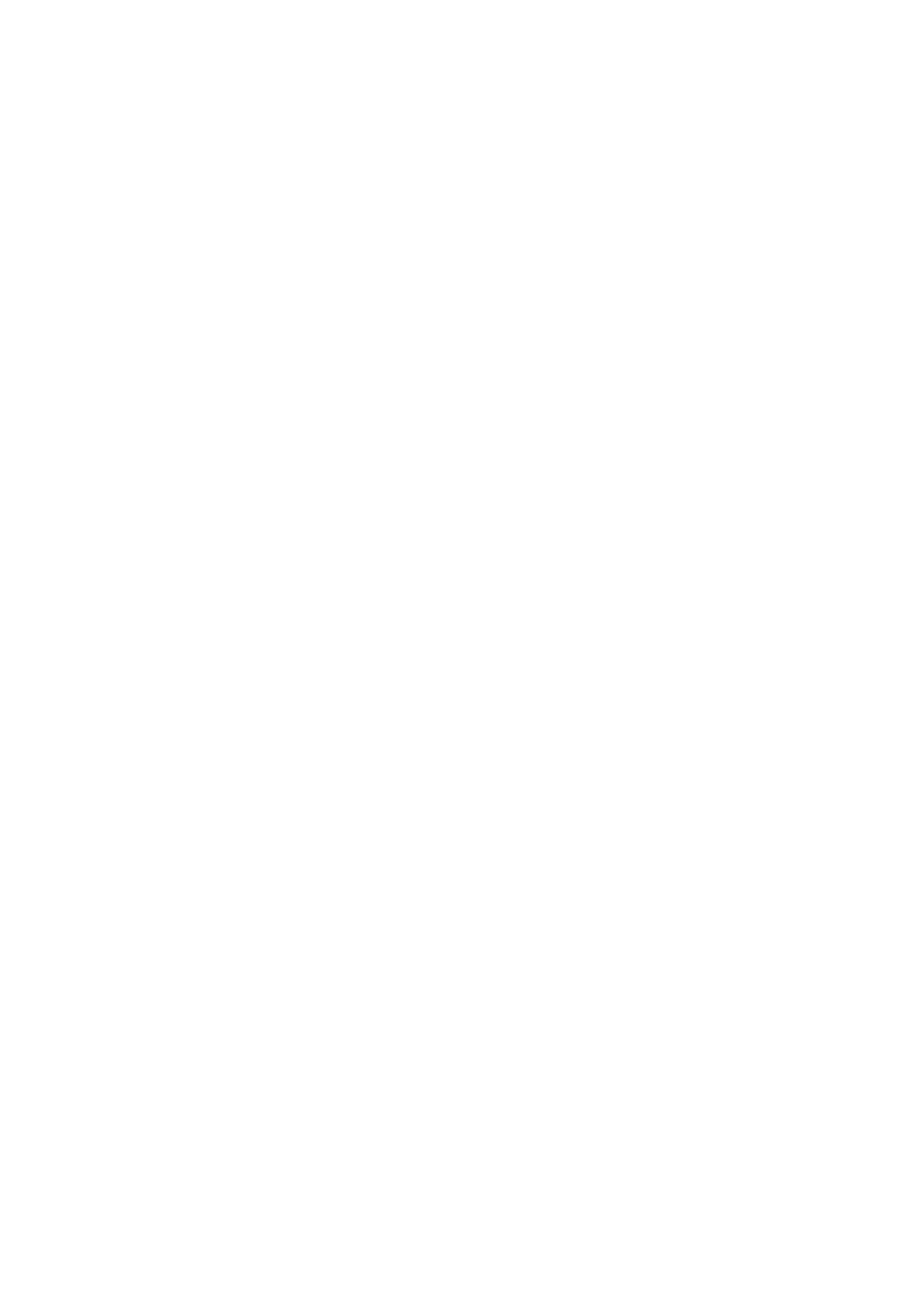· I/ We will not offer, sell or otherwise transfer any of the Rights Equity Shares which may be acquired by us in any jurisdiction or under any circumstances in which such offer or sale is not authorized or to any person to whom it is unlawful to make such offer, sale or invitation. I/ We satisfy, and each account for which I/ we are acting satisfies, (a) all suitability standards for investors in investments of the type subscribed for herein imposed by the jurisdiction of my/our residence, and (b) is eligible to subscribe and is subscribing for the Rights Equity Shares and Rights Entitlements in compliance with applicable securities and other laws of our jurisdiction of *residence.*

I/we hereby make the representations, warranties, acknowledgments and agreements set forth in the section of the Letter of Offer titled "Other Regulatory and Statutory

Disclosures – Selling Restrictions" on page 180 of the Letter of Offer.<br>• I/ We understand and agree that the Rights Entitlements and Rights Equity Shares may not be reoffered, resold, pledged or otherwise transferred exce transaction in compliance with Regulation S, or otherwise pursuant to an exemption from, or in a transaction not subject to, the registration requirements of the U.S. *Securities Act.*

• *I/ We acknowledge that we will rely upon the truth and accuracy of the foregoing representations and agreements."*

### **1. NAME AND CONTACT DETAILS OF APPLICANT**

| Name of Sole/First Applicant    |  |  |  |  |  |  |  |  |  |  |  |  |  |
|---------------------------------|--|--|--|--|--|--|--|--|--|--|--|--|--|
| <b>Name of Second Applicant</b> |  |  |  |  |  |  |  |  |  |  |  |  |  |
| Name of Third Applicant         |  |  |  |  |  |  |  |  |  |  |  |  |  |
| <b>Indian Address</b>           |  |  |  |  |  |  |  |  |  |  |  |  |  |
| <b>Email</b>                    |  |  |  |  |  |  |  |  |  |  |  |  |  |
| Telephone / Mobile No.          |  |  |  |  |  |  |  |  |  |  |  |  |  |
| PERMANENT ACCOUNT NUMBER (PAN)  |  |  |  |  |  |  |  |  |  |  |  |  |  |
| <b>Sole/First Applicant</b>     |  |  |  |  |  |  |  |  |  |  |  |  |  |
| <b>Second Applicant</b>         |  |  |  |  |  |  |  |  |  |  |  |  |  |
| <b>Third Applicant</b>          |  |  |  |  |  |  |  |  |  |  |  |  |  |

- **3. TYPE OF APPLICANTS (Please tick)** □ Resident □ Non-Resident *Note: Non-resident Applicants applying on non-repatriation basis should select "Resident".*
- 4. **DEPOSITORY ACCOUNT DETAILS:** please provide your DP ID and Client ID (Please tick  $\Box$  for NSDL or CDSL): NSDL  $\Box$  CDSL $\Box$

For NSDL enter 8 digit DP ID followed by 8 digit Client ID / For CDSL enter 16 digit Client ID

| Note: | y Sharer<br>shall be<br>$\epsilon$ auth<br><i>dematerial</i><br>mad <sub>r</sub><br>ont<br>Rights<br>,Ilotmer |  |  |  |  |  |  |  |  |  |  |  |  |
|-------|---------------------------------------------------------------------------------------------------------------|--|--|--|--|--|--|--|--|--|--|--|--|

### **5. APPLICATION DETAILS**

**Rights Equity Shares (Including additional Rights Equity Shares) applied for [Block I]**

| Total amount payable on application $\circledcirc \neq 22$ /- per Equity Share [Block II] = [Block I] x $\xi$ 22/- |                     |  |  |  |  |  |  |  |  |
|--------------------------------------------------------------------------------------------------------------------|---------------------|--|--|--|--|--|--|--|--|
| $(\xi$ in Figures)                                                                                                 | $(3 \infty)$ Words) |  |  |  |  |  |  |  |  |
|                                                                                                                    |                     |  |  |  |  |  |  |  |  |

**6. PAYMENT DETAILS [IN CAPITAL LETTERS]**

| Amount Blocked $(\bar{z}$ in figures):   | $(3 \in Words)$ |  |  |  |  |  |  |  |  |  |  |  |  |  |  |  |  |
|------------------------------------------|-----------------|--|--|--|--|--|--|--|--|--|--|--|--|--|--|--|--|
| ASBA BANK A/c No.                        |                 |  |  |  |  |  |  |  |  |  |  |  |  |  |  |  |  |
|                                          |                 |  |  |  |  |  |  |  |  |  |  |  |  |  |  |  |  |
| <b>Name of ASBA Bank Account Holder:</b> |                 |  |  |  |  |  |  |  |  |  |  |  |  |  |  |  |  |

**SCSB Name and Address:** \_\_\_\_\_\_\_\_\_\_\_\_\_\_\_\_\_\_\_\_\_\_\_\_\_\_\_\_\_\_\_\_\_\_\_\_\_\_\_\_\_\_\_\_\_\_\_\_\_\_\_\_\_\_\_\_\_\_\_\_\_\_\_\_\_\_\_\_\_\_\_\_\_\_\_\_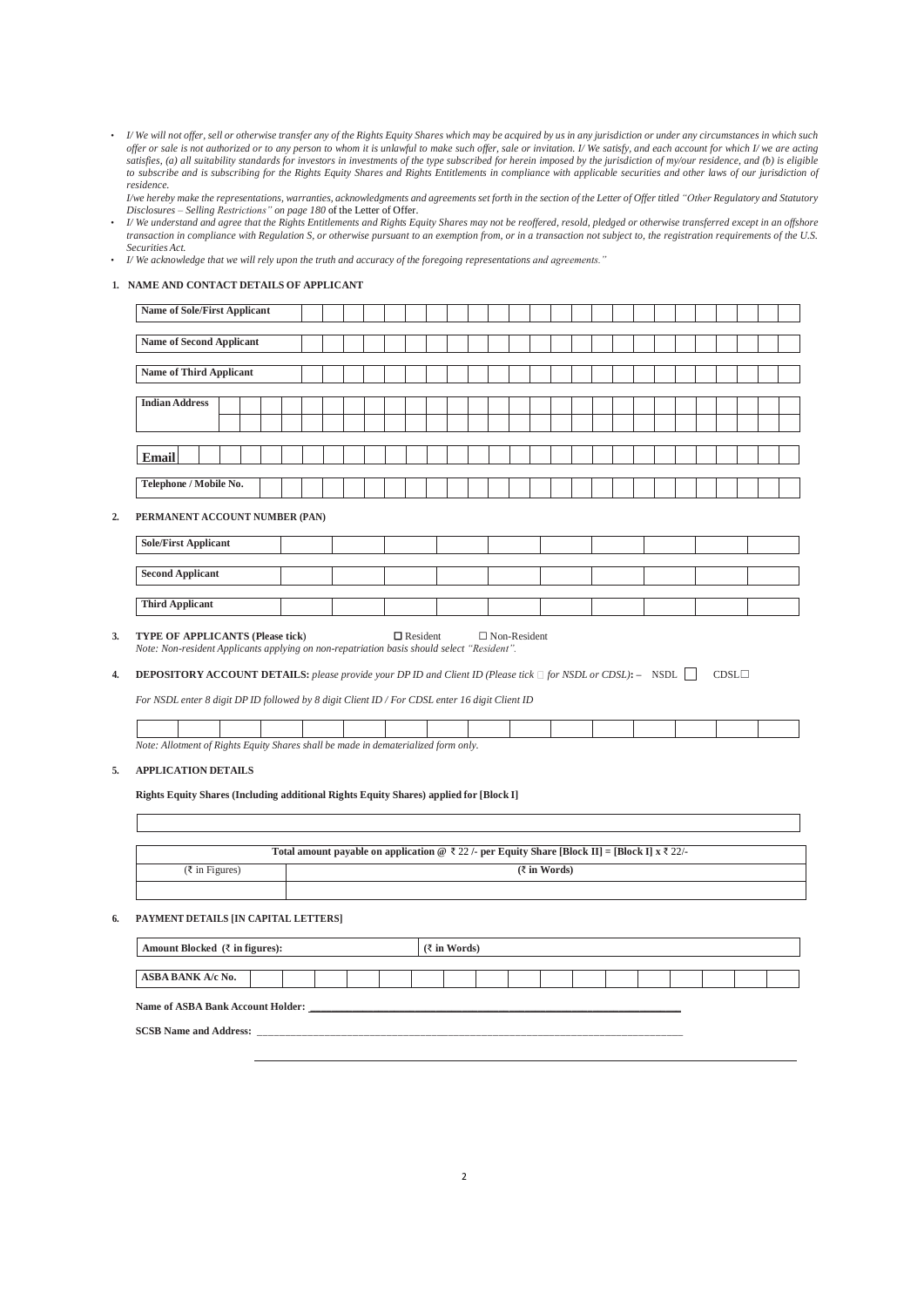I/We authorise the SCSB to block the amount specified above as part of the ASBA process. I/We confirm that I/we are making the payment towards my/our Application<br>through my/ our bank account only and not using any third p

## **SIGNATURE OF ASBA BANK ACCOUNT HOLDER**

Sole/First Account Holder Second Joint Account Holder Third Joint Account Holder

Note: Signature(s) as per the specimen recorded with the SCSB. In case of joint shareholders, all the joint shareholders must sign in the same sequence as per specimen recorded with the SCSB.

# **7. SIGNATURE OF APPLICANT(S)**

I/We hereby confirm that I/We have read, understood and accept the terms and conditions of this Application Form, Rights Entitlement Letter, Abridged Letter of Offer/ Letter of Offer dated November 30, 2021 and any addenda thereto. I/We hereby confirm that I/We have read the Instructions for filling up this Application Form given overleaf. I/We understand that in case of Allotment of Rights Equity Shares to me/ us, my/our Beneficiary Account as mentioned in this Application Form would get credited to the extent of allotted Rights Equity Shares.

Sole/First Applicant Second Joint Applicant Third Joint Applicant Third Joint Applicant

Note: Signature(s) as per the specimen recorded with the Depository. In case of joint shareholders, all the joint shareholders must sign in the same sequence as per specimen recorded with the Depository.

---------------------------------------------Tear Here--------------------------------------------------------------------

### **B.N. RATHI SECURITIES LIMITED – RIGHTS ISSUE ACKNOWLEDGEMENT SLIP FOR APPLICANT**

 **APPLICATION FORM NO.**

| Received from                             |  |  |  |  |  |               |        |  |           |  |  |  |  |  |  |                               |
|-------------------------------------------|--|--|--|--|--|---------------|--------|--|-----------|--|--|--|--|--|--|-------------------------------|
| PAN                                       |  |  |  |  |  |               |        |  |           |  |  |  |  |  |  |                               |
| DP ID and                                 |  |  |  |  |  |               |        |  |           |  |  |  |  |  |  | Collecting SCSB's Sign & Seal |
| Client ID                                 |  |  |  |  |  |               |        |  |           |  |  |  |  |  |  |                               |
| Amount blocked ( $\bar{\tau}$ in figures) |  |  |  |  |  | <b>Branch</b> | Bank & |  |           |  |  |  |  |  |  |                               |
| ASBA Account No.                          |  |  |  |  |  |               |        |  |           |  |  |  |  |  |  | Date                          |
| Tel. / Mobile No.                         |  |  |  |  |  |               |        |  | Email Id: |  |  |  |  |  |  |                               |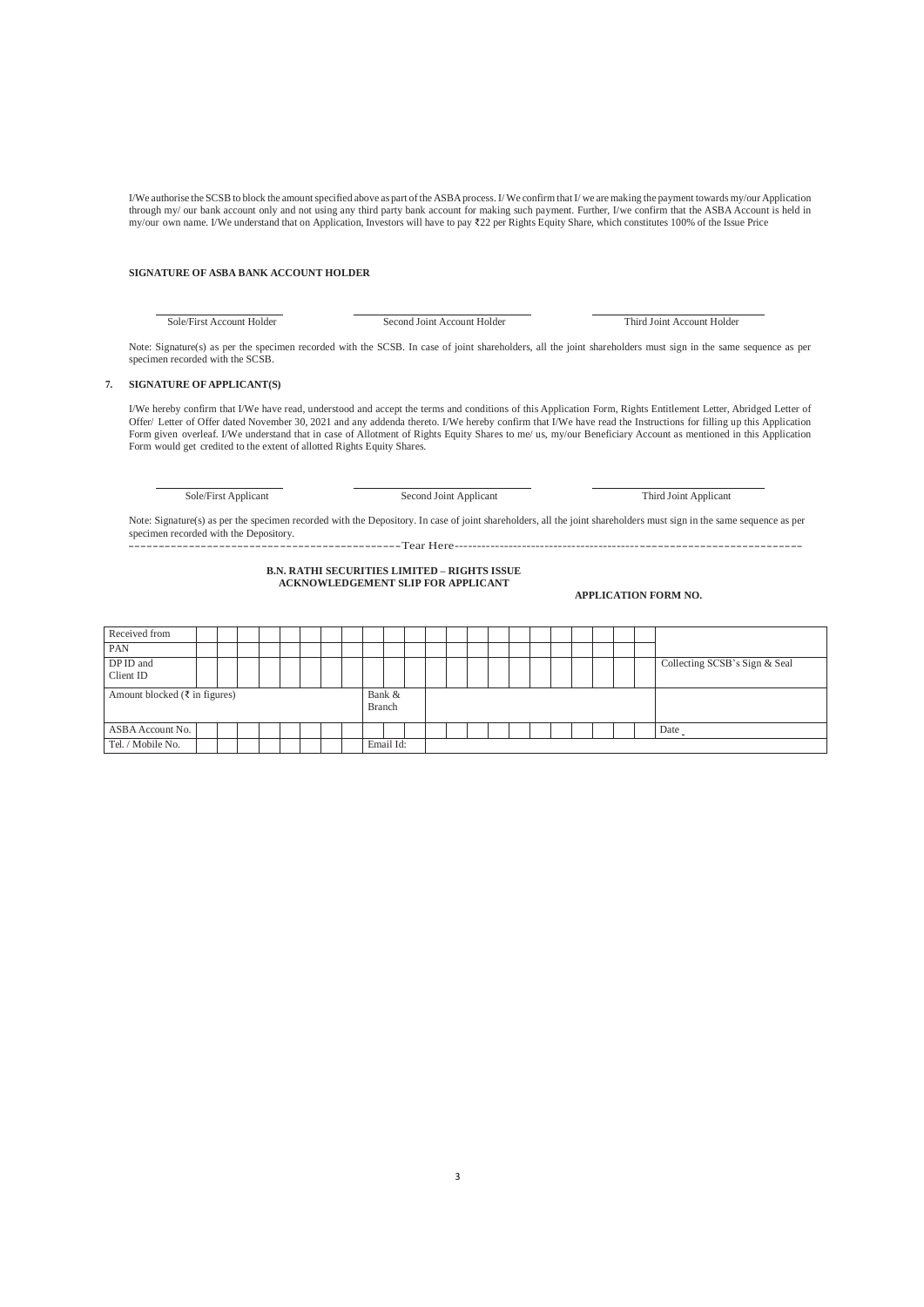THIS PAGE IS INTENTIONALLY KEPT BLANK

 $\overline{\phantom{a}}$ 

 $\mathcal{L}_{\mathcal{A}}$ 

 $\overline{a}$